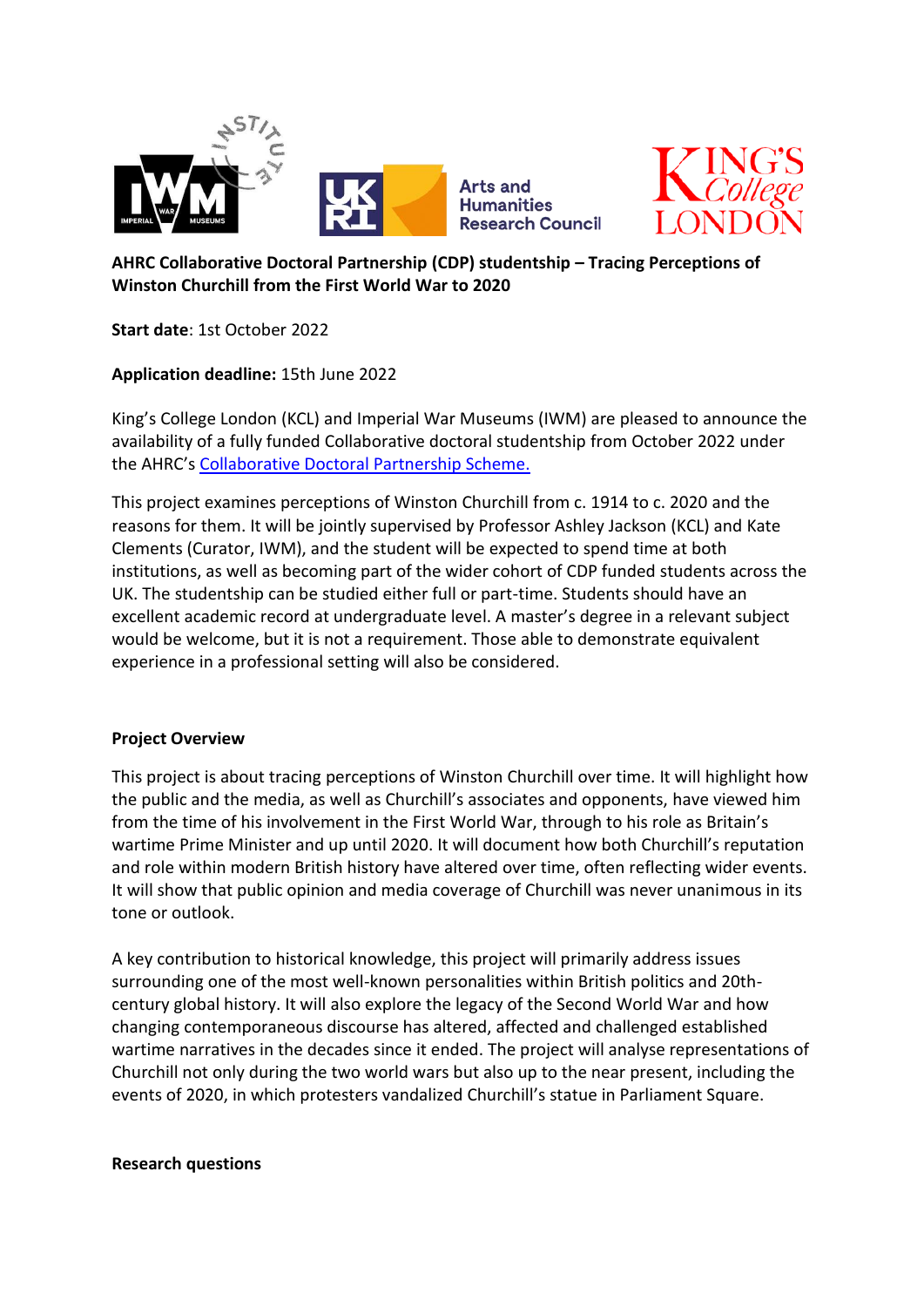Key research questions to be addressed include:

- How and why has public perception of Churchill vacillated?
- What was the public perception of Churchill during the First and Second World Wars?
- How was he portrayed by the media during and between the wars?
- How far did the events of his public and political life prior to the Second World War shape how he was viewed during the conflict?

• How far did Churchill's First World War service and reputation, as well as his years in the 'political wilderness' during the 1930s, shape how he was viewed after he became Prime Minister?

• How were Churchill's views on the British Empire and its independence movements received by the British public and press during the war and afterwards?

• How have these perceptions changed over time?

Likely research to be undertaken will include archival research at IWM, the Churchill Archives Centre, the National Archives and newspaper and media archives. Research trips will very likely include Chartwell, the Churchill War Rooms, the Churchill Museum in Missouri, USA, as well as other archives and media centres as necessary.

### **Details of Award**

CDP doctoral training grants fund full-time studentships for 45 months (3.75 years) or parttime equivalent. The studentship has the possibility of being extended for an additional 3 months to provide professional development opportunities, or up to 3 months of funding may be used to pay for the costs the student might incur in taking up professional development opportunities.

The award pays tuition fees up to the value of the full-time home UKRI rate for PhD degrees. Research Councils UK Indicative Fee Level for 2022/2023 is £4596.

The award pays full maintenance for all students both home and international. The UKRI National Minimum Doctoral Stipend for 2022/2023 is £16,062, plus a London Weighting of £2000/year, plus a CDP maintenance payment of £550/year.

Further details can be found on the UKRI website

<https://www.ukri.org/skills/funding-for-research-training/>

The student is eligible to receive an additional travel and related expenses grant during the course of the project courtesy of IWM worth up to £1000 per year for 3.75 years (45 months).

The project can be undertaken on a full-time or part-time basis.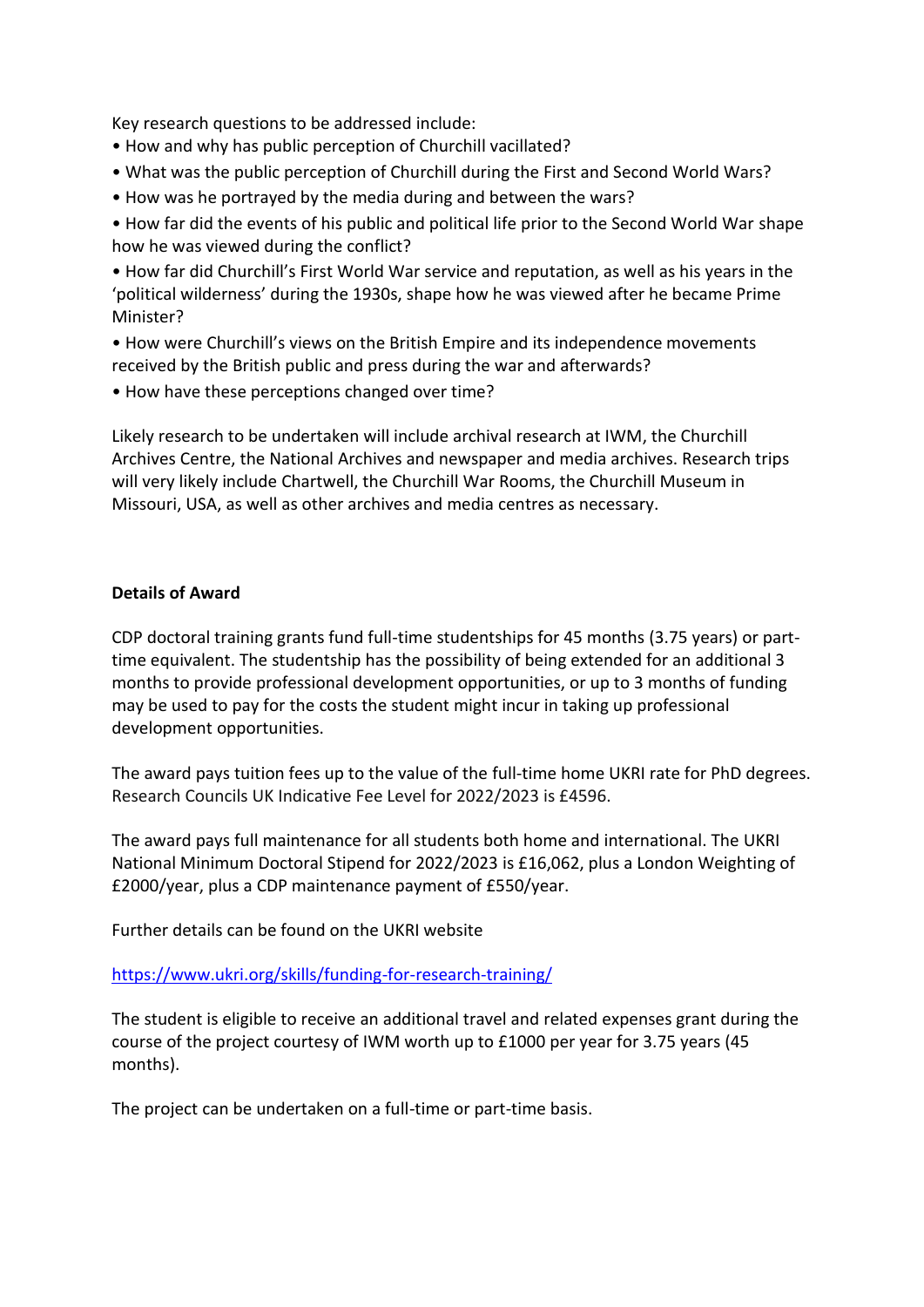## **Eligibility**

- This studentship is open to both Home and International applicants.
- To be classed as a home student, candidates must meet the following criteria:
	- o Be a UK National (meeting residency requirements), or
	- o Have settled status, or
	- o Have pre-settled status (meeting residency requirements), or
	- o Have indefinite leave to remain or enter

Further guidance can be found here - [https://www.ukri.org/wp](https://www.ukri.org/wp-content/uploads/2021/02/UKRI-030221-Guidance-International-Eligibility-Implementation-training-grant-holders-V2.pdf)[content/uploads/2021/02/UKRI-030221-Guidance-International-Eligibility-](https://www.ukri.org/wp-content/uploads/2021/02/UKRI-030221-Guidance-International-Eligibility-Implementation-training-grant-holders-V2.pdf)[Implementation-training-grant-holders-V2.pdf](https://www.ukri.org/wp-content/uploads/2021/02/UKRI-030221-Guidance-International-Eligibility-Implementation-training-grant-holders-V2.pdf)

- We want to encourage the widest range of potential students to study for a CDP studentship and are committed to welcoming students from all backgrounds to apply. We particularly welcome applications from Black, Asian and minority ethnic (BAME) backgrounds as they are currently underrepresented at this level in this area.
- Applicants should have an excellent academic record at undergraduate level. They should ideally have or expect to receive a relevant Master's-level qualification, or be able to demonstrate equivalent experience in a professional setting.
- Applicants must be able to demonstrate an interest in the museum sector and potential and enthusiasm for developing skills more widely in related areas.
- As a collaborative award, students will be expected to spend time at both KCL and IWM.

NB. All applicants must meet UKRI terms and conditions for funding. See:

<https://www.ukri.org/funding/information-for-award-holders/grant-terms-and-conditions/>

### **How to apply**

Applicants will be assessed on their academic record and research potential. The successful applicant will need to apply direct to KCL's School of Security Studies PhD programme and satisfy its admission requirements.